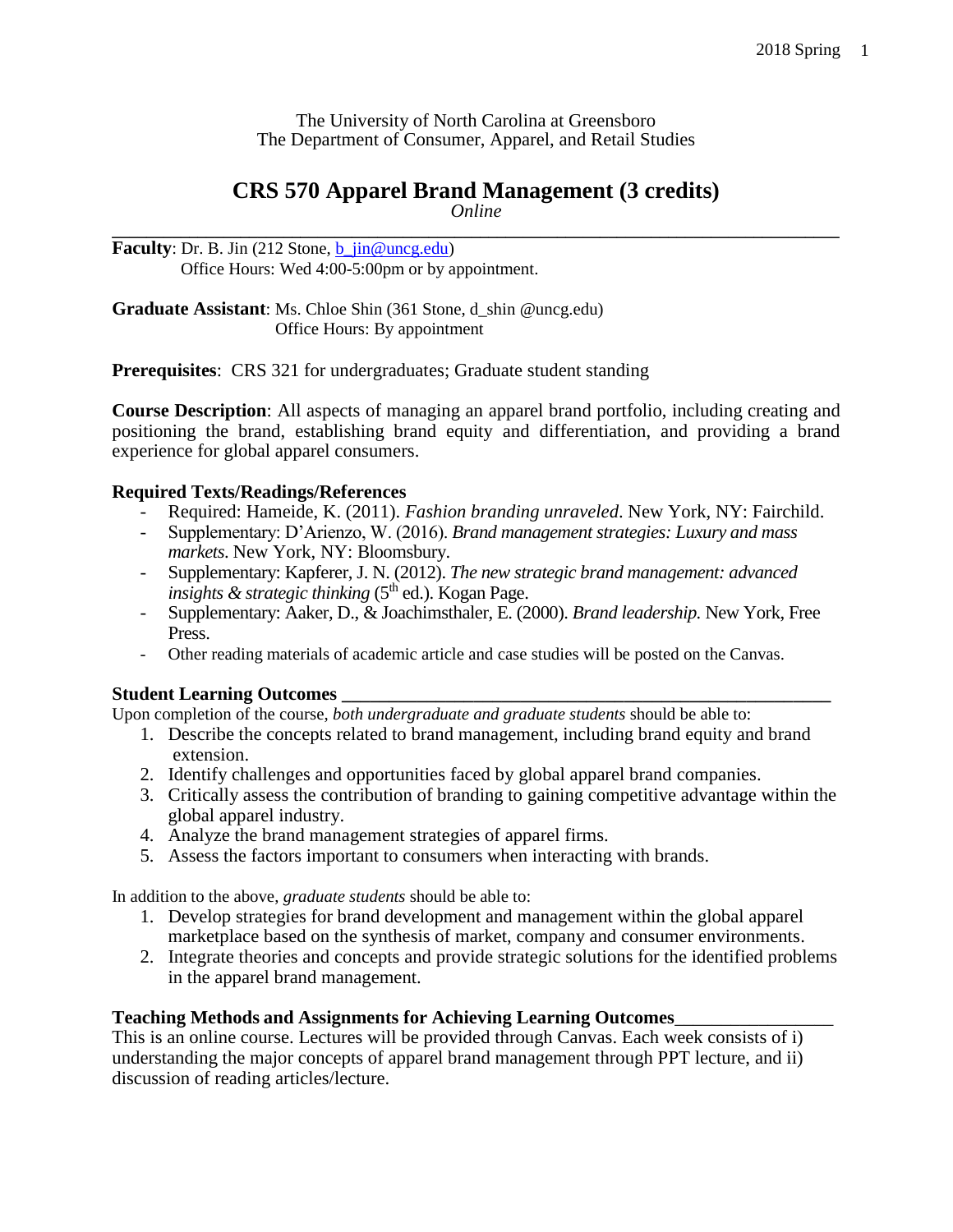### **Assignments for Achieving Learning Outcomes for both Undergraduate and Graduate \_\_\_**

Note: Each week starts Monday at noon (12pm) EST when the instructor posts the week's PowerPoint lecture and other related materials and ends Sunday at midnight EST (i.e., Sun 11:59pm), with the exception of Week 2, which starts Jan. 16 (Tues) because of the observance of MLK day on Jan 15. For example, Week 1 starts Jan. 8 (Mon) at noon (12pm) and ends Jan. 14 (Sun) at midnight. Students will need to post questions and responses during this time frame each week to earn full points. All work is to be turned in electronically in the format indicated and by the date and time posted for each assignment on Canvas.

- 1. **Discussion on lecture** (110pts = 5pts/discussion question x 2 discussion questions/week x 11weeks with lecture)**:** Students are expected to participate in online discussion much like they would in a face-to-face class. PowerPoint lecture notes will be posted by instructor by Monday noon (12:00pm) each week. Students are expected to read assigned chapters and understand the Powerpoint lecture notes and participate in discussion about the lecture. Instructor will post two discussion questions related to the lecture to be discussed. For each question, you must post your own response to each question (3pts x 2 questions= 6pts) by mid-week (Wed or Thurs) plus at least one response/question to one of your classmate's posts (2pts x 2 questions  $= 4$ pts). Each week, you will receive 10pts for participating in case/article discussion.
- 2. **Discussion on case/reading article** (60pts = 5pts x 12 reading articles): We will discuss one case or reading article related the topic each week. Only Wk 5 has two articles to read. The instructor will post one discussion question from the case/article to be discussed. Same as the above, you must post your own response to the weekly topic discussion question (3pts) plus at least one response/ question to one posting of your peers (2pts). Each week, you will receive 5pts for participating in case/article discussion.

In grading the above #1 and #2 discussion, both quantity and quality of participation will be evaluated. Just a simple response such as "I agree with you" "I like your idea" and "Very good point" will not count. Your responses should include your thinking paths (i.e., why you agree/disagree, etc.). The instructor will monitor and interject in discussions as needed.

To facilitate the discussion above, students will be assigned into a group of roughly ten students and the group members will be shuffled about three times in this semester to allow for more interaction.

Note: Please be aware that you cannot post your responses after 11:59pm on Sunday each week. This means no late posting is accepted and you will receive 0 points for late postings. Students are given one full week to post, so I encourage you to post ahead of time to account for possible technical issues or other conflicts. Also, please be aware that you are more likely to encounter technical issues if you try to upload your post on Sunday due to the high number of students trying to post during this time.

Note: If you use iPad, iPhone or Mac, you may not be able to see peers' postings. Please understand that not responding to peers' posts because you cannot see peer postings from iPad, iPhone or Mac does not serve as an excused reason for not posting.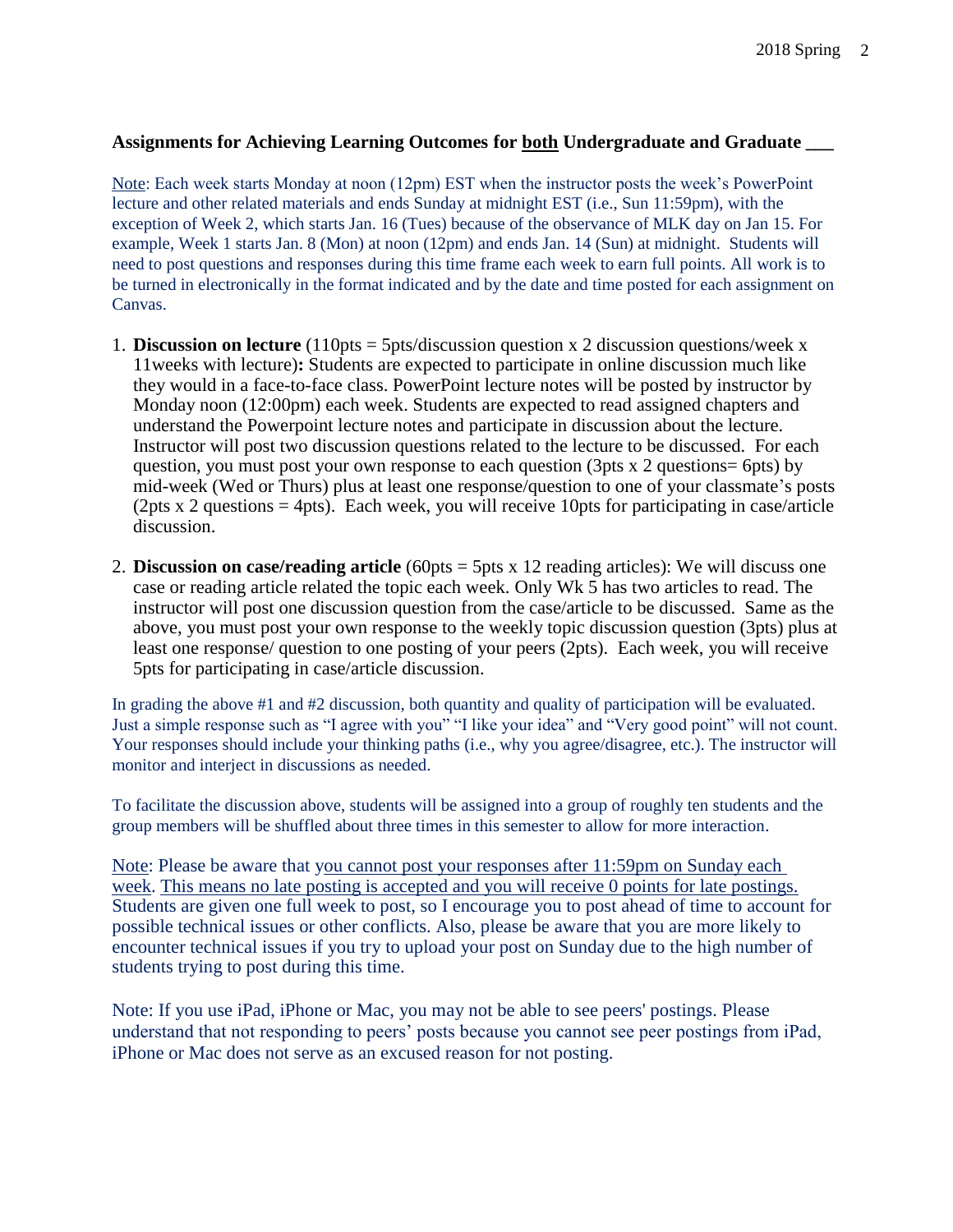3. **Brand Portfolio Assessment (group project for undergraduate students, individual project for graduate students) (120pts)**: An assessment of an existing brand portfolio is required. This will take the form of a written report and PowerPoint presentation. This is a group project for undergraduate students and an individual project for graduate students. Choose an apparel company and analyze their brand portfolio. Choose either an American or a global apparel company that has at least two brands in their brand portfolio such as Gap Inc., L Brands, Jones Group, VF Corp, PVH Corp., Inditex Inc., Abercrombie & Fitch, Hanesbrands Inc., Renfro Corporation, Nike, Urban Inc, Ann Inc, Levi Strauss & Co., etc. (e.g., Gap Inc. has multiple brands within their company). You can choose a retail company like TJX or Macy's, and treat the retail brand (e.g., TJX) as a brand within the company's brand portfolio. There are three components of the final project with separate due dates throughout the semester. These due dates are specified in the topic outline/calendar table of this syllabus. Detailed evaluation rubrics will be provided.

Component 1 (30pts): Overview on an apparel company and their brand portfolio (Company history, target market, positioning for each brand, etc.) Component 2 (30pts): Analysis of each brand in the brand portfolio in terms of market performance. Component 3 (40pts): Integrative assessment of factors related to the market performance and suggestion for future direction. All Components (20pts): Final brand portfolio assessment paper PPT and presentation (10pts): PowerPoint presentation file with audio

\* Group formation: For undergraduate students, you will need to form a group of three with one member designated as the leader. Email information about group members and group leader to the GA of this class - Ms. Chloe Shin (361 Stone, d\_shin @uncg.edu) by the end of Week 2 (Sunday, Jan. 21 at 11:59pm). The group leaders will be responsible for coordinating group meetings, collaboration, communication, etc.; accordingly, they will receive 3 extra points (pending on group members' evaluation).

\* Peer evaluation for group members: All group members are expected to contribute conscientiously to the group project. To facilitate group collaboration, each group member's participation will be evaluated through peer evaluation. These rubrics for evaluating your group members will be given to you. Each group member's points for the group project will be adjusted based on peer evaluations.

\* Non-participatory group members: Your group can kick non-participatory group members out of your group. Group members who are kicked out will receive 0 point for assigned group projects. This action will require clear communication with the instructor/GA about the member's non-participation with solid evidence. Please note that you cannot kick out a group member just before a due date. It is your responsibility to clearly communicate with your group members in advance if you have personal issues or emergency that prevent you from contributing to your group project.

\* Format for brand portfolio analysis report: Your paper should be 15-20 pages long including everything using 12 Times New Roman font and 1.5 line space with 1 inch margin on all sides. Your paper should begin with a cover page (title of the project, name) and a table of contents, a list of tables and figures (each of the former items should have a separate page regardless of its length), and should end with a reference list (APA style). Please carefully review and proof read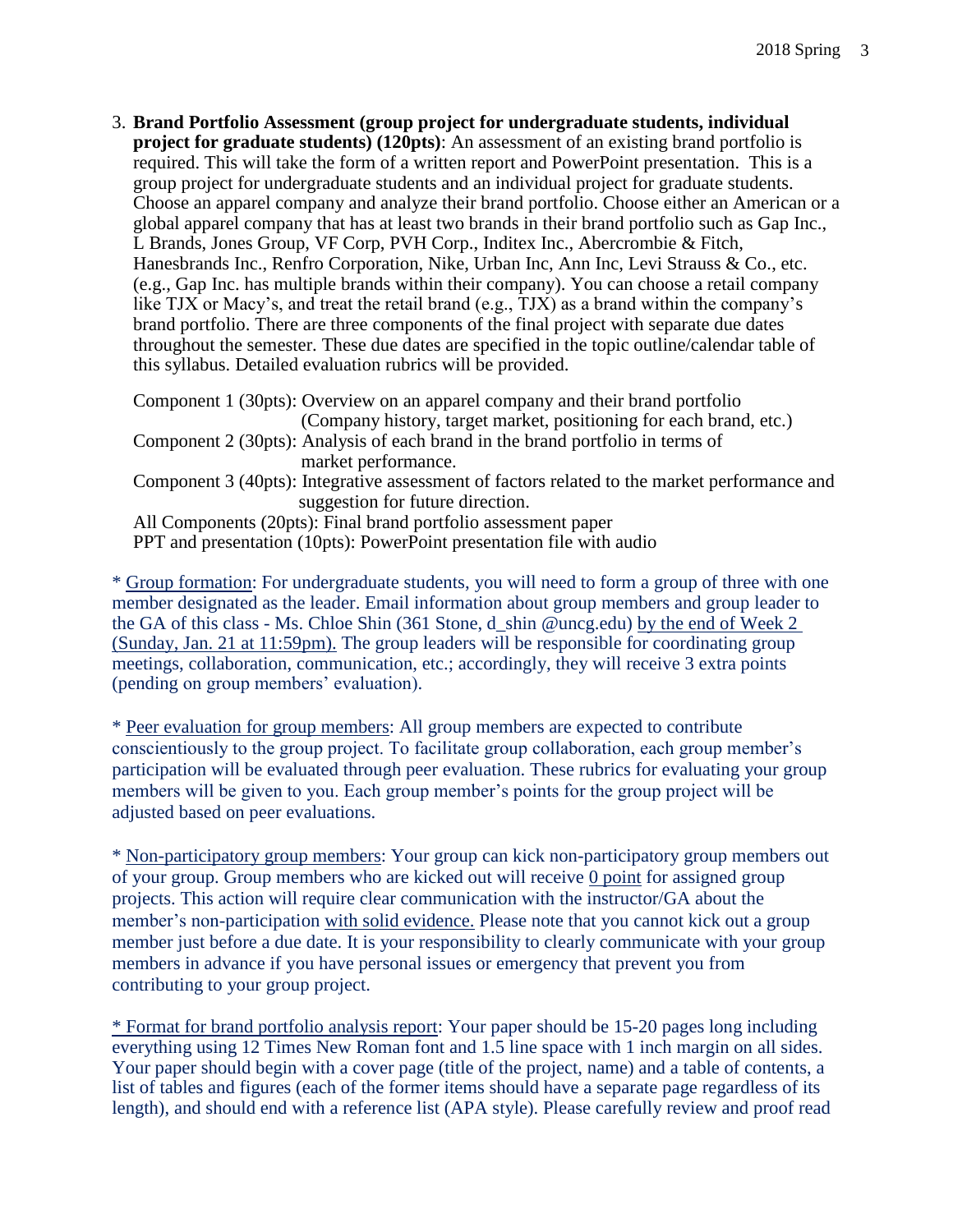prior to submission. Papers will be expected to be error-free (spelling, grammar, punctuation, and content). You need to refer at least ten sources and these sources need to be listed in the reference list. Citing only web links will result in losing points. Please note that plagiarism will be checked with the function of tunitin available at Canvas. If your work is substantially identical from previous works, instructor has a right to give you "0" point for the assignment.

4. **Two exams (a midterm and a final) (75pts each=150pts)**: Each exam will cover assigned textbook readings and concepts presented from the textbook during lectures. Questions will be a combination of multiple choice, short answer and essay, with an additional essay component for graduate students. Detailed instruction for exam administration will be provided. No make-up exams will be given unless there is an emergency. However, emergencies must be verified through legal/official sources (letter from a doctor/funeral home, etc.) within one week of the exam.

#### Evaluation

| Discussion participation on lecture note | $110$ pts |
|------------------------------------------|-----------|
| Discussion participation on cases        | 60 pts    |
| Brand portfolio analysis (Report)        | $120$ pts |
| Brand portfolio analysis (Presentation)  | $10$ pts  |
| Mid-term exam                            | 75 pts    |
| Final exam                               | 75 pts    |
| Total                                    | 450pts    |

#### **Final Grades**\_\_\_\_\_\_\_\_\_\_\_\_\_\_\_\_\_\_\_\_\_\_\_\_\_\_\_\_\_\_\_\_\_\_\_\_\_\_\_\_\_\_\_\_\_\_\_\_\_\_\_\_\_\_\_\_\_\_\_\_\_\_\_\_\_\_\_\_\_\_\_\_\_

| $A_+ = 437 - 450$     | $A = 419 - 436$ | $A = 405 - 418$ |
|-----------------------|-----------------|-----------------|
| $B_{+} = 392 - 404$   | $B = 374 - 391$ | $B = 360-373$   |
| $C_{\pm} = 347 - 359$ | $C = 329 - 346$ | $C = 315 - 328$ |
| $D_{\pm} = 302 - 314$ | $D = 284 - 301$ | $D = 270 - 283$ |
| $F = 269$ or below    |                 |                 |

#### **Academic Integrity Policy** \_\_\_\_\_\_\_\_\_\_\_\_\_\_\_\_\_\_\_\_\_\_\_\_\_\_\_\_\_\_\_\_\_\_\_\_\_\_\_\_\_\_\_\_\_\_\_\_\_\_\_\_\_\_

Each student is required to sign the Academic Integrity Policy on all major work submitted for the course. Refer to the following URL: [http://sa.uncg.edu/handbook/academic-integrity](http://www.uwsp.edu/education/lwilson/curric/newtaxonomy.htm)[policy/](http://www.uwsp.edu/education/lwilson/curric/newtaxonomy.htm)

#### **Policy on Late Submission**\_\_\_\_\_\_\_\_\_\_\_\_\_\_\_\_\_\_\_\_\_\_\_\_\_\_\_\_\_\_\_\_\_\_\_\_\_\_\_\_\_\_\_\_\_\_\_\_\_\_\_\_\_\_\_

If your assignment is submitted late, 20% of the assigned grade for that particular assignment will be deducted. Another 20% of the assigned grade will be deducted each day after the due date.

### **Tentative Cases/Reading Article List**

**Wk 2 (Jan 15-Jan 21). What is brand? What is brand equity? Why branding is so strategic?\_\_\_\_\_** McColl, J., & Moore, C. (2011). An exploration of fashion retailer own brand strategies. *Journal of Fashion Marketing and Management, 15*(1), 91-107.

Wk 3 (Jan 22-Jan 28). Creating brands: The brand decision, brand identify, positioning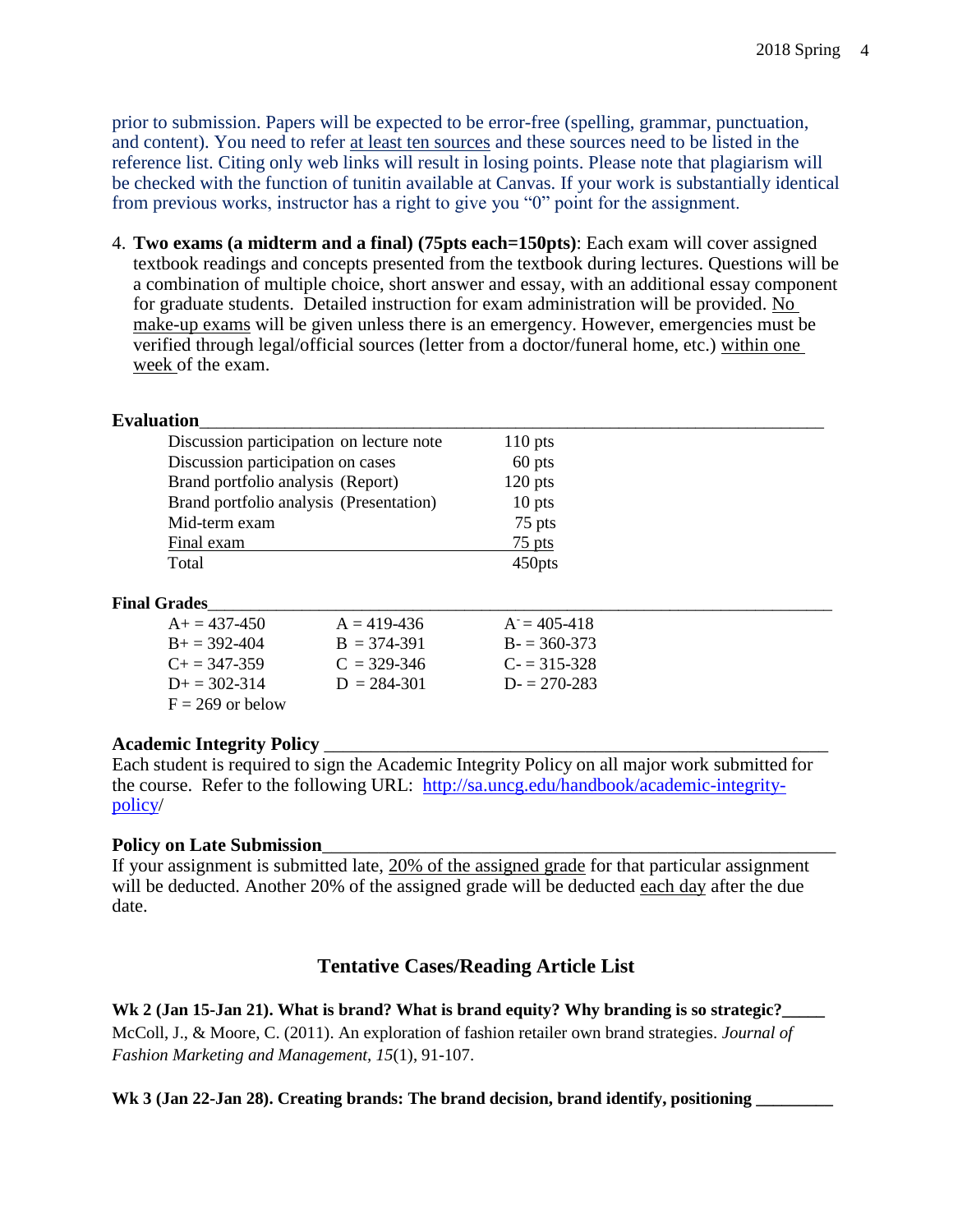Ross, J., & Harradine, R. (2011). Fashion value brands: The relationship between identity and image. *Journal of Fashion Marketing and Management, 15*(3), 306-325. (Tesco case)

#### Wk 4 (Jan 29-Feb 4). Building brands: Communication, co-branding

Carroll, A. (2009). Brand communications in fashion categories using celebrity endorsement. *Journal of Brand Management, 17*(2), 146-158.

#### Wk 5 (Feb 5-Feb 11). Building brand beyond advertising

Masè, S., & Cedrola, E. (2017). Louis Vuitton's art-based strategy to communicate exclusivity and prestige. In B. Jin & E. Cedrola (Eds), *Fashion brand internationalization: Opportunities and challenges,* New York, NY: Palgrave Macmillan.

Childs, M., & Jin, B. (2018). Nike: An Innovation Journey. In B. Jin & E. Cedrola (Eds), *Product innovation in the global fashion industr*y, New York, NY: Palgrave Macmillan.

#### Wk 6 (Feb 12-Feb 18). Brand architecture and brand portfolio\_

Chailan, C. (2010). From an aggregate to a brand network: A study of the brand portfolio at L'Oreal. *Journal of Marketing Management, 26*(1-2), 74-89.

#### Wk 8 (Feb 26- Mar 4). Growth strategies through brand extension

Stankeviciute, R., & Hoffmann, J. (2010) The impact of brand extension on the parent luxury fashion brand: The cases of Giorgio Armani, Calvin Klein, and Jimmy Choo. *Journal of Global Fashion Marketing, 1-*2, 119-128.

#### Wk 10 (Mar 5-Mar 11). Why brands fail?

Lewis, R. (2017, October 10). The rise & still-falling iconic American brand. *The Robin Report*. Retrieved from http://www.therobinreport.com/the-rise-still-falling-iconic-americanbrand/?utm\_source=The+Robin+Report&utm\_campaign=537309b3eb-The+Rise%26Still-Falling+American+Brand\_2017\_10\_10&utm\_medium=email&utm\_term=0\_e90268c709-537309b3eb-229116393

#### Wk 11 (Mar 12-Mar 18). Brand repositioning, relaunching & revitalization

Smith, R. A. (2017, September 3). Calvin Klein tests its luxury line's staying power. *The Wall Street Journal*. Retrieved from https://www.wsj.com/articles/calvin-klein-tests-its-luxury-lines-staying-power-1504436405

#### **Wk 12 (Mar 26 – Apr 1). Luxury branding**

Tokatli, N. (2012). Old firms, new tricks and the quest for profits: Burberry's journey from success to failure and back to success again. *Journal of Economic Geography, 12*, 55-77.

#### Wk 13 (Apr 2-Apr 8). Experiential branding

Borghini, S., Diamond, N., Kozinets, R. V., McGrath, M. A., Muniz, A. M. Jr., & Sherry, J. F., Jr. (2009). Why are themed brandstores so powerful? Retail brand ideology at American Girl Place. *Journal of Retailing, 85*(3), 363-375.

#### Wk 14 (Apr 9-Apr 15). Global branding

Vianelli, D., Pegnan, G., & Valta, M. (2016). Diesel: An Unconventional, Innovative, International Lifestyle, Italian Company. In B. Jin & E. Cedrola (Eds), *Fashion brand internationalization: Opportunities and challenges* (pp. 1-30), New York, NY: Palgrave Macmillan.